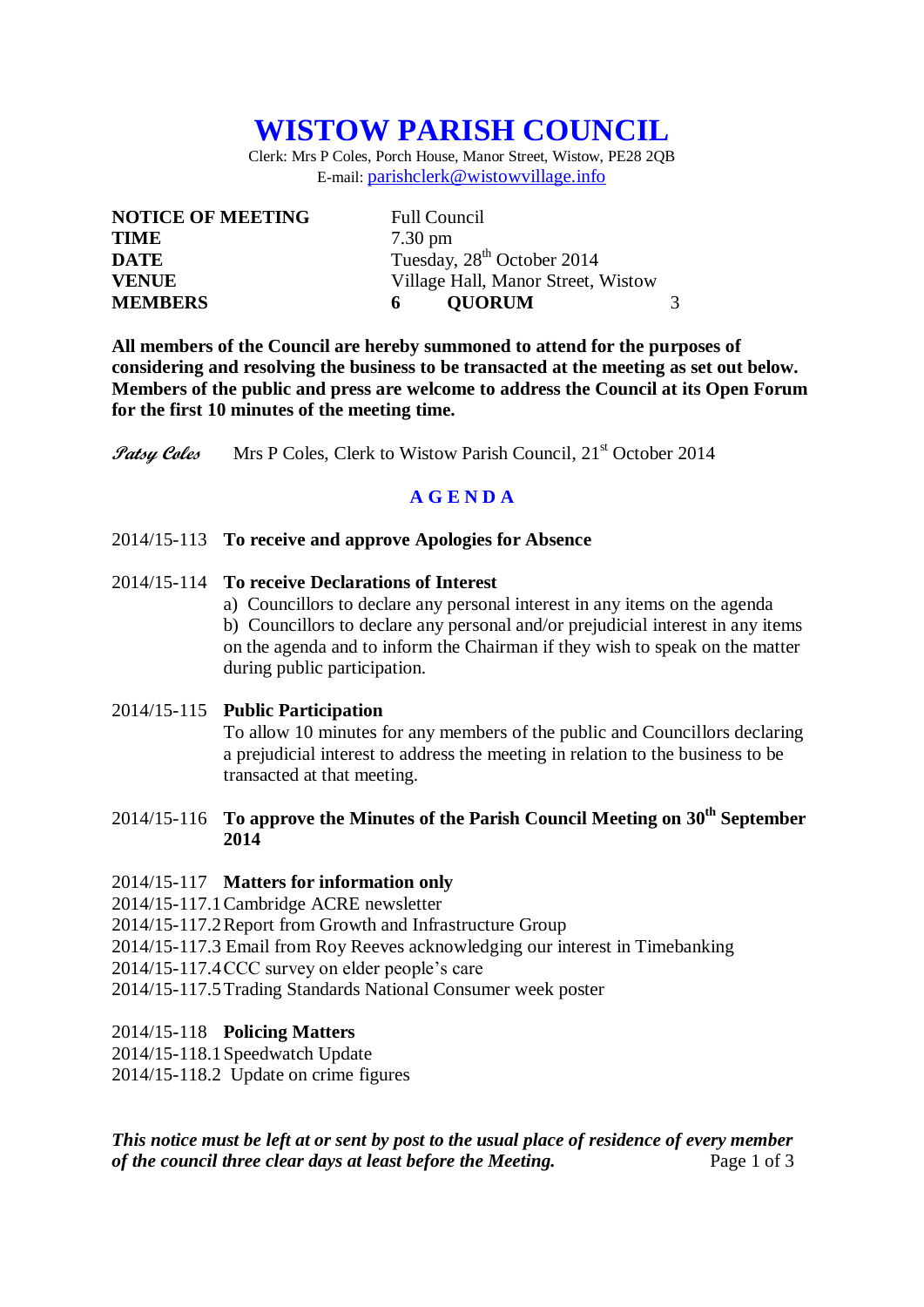Page 2

# 2014/15-119 **To receive reports from County and District Councillors** Mr M Tew, Mr P Bucknell, Mrs A Curtis Information received from Mr Tew on proposed budget cuts.

### 2014/15-120 **Finance**

2014/15-120.1 to approve the Financial Statement and cashflow for 2014/15

| 2014/15-120.2 to approve payment of outstanding amounts |          |
|---------------------------------------------------------|----------|
| CAB donation                                            | £50.00   |
| Agreed last month, cheque to be signed                  |          |
| CCC, Streetlight power                                  | £369.37  |
| Fergusons, grass cutting                                | £2064.00 |

2014/15-120.3 proposed budget for 2015/16 to finalise precept

2014/15-120.4 New Model Financial Regulations received from NALC

# 2014/15-121 **Correspondence**

2014/15-121.1Email from Kevin Evans thanking PC for input in getting trees on Oaklands Close dealt with.

2014/15-121.2 Telephone call from HACT asking with help to promote their service. 2014/15-121.3 Invite via CAPALC to South Cambs Parish Council Conference and Funding Fair to be held on 28<sup>th</sup> October, Mr Bucknell to attend.

# 2014/15-122 **To consider any Planning Applications received**

2014/15-122.11401295FUL Retention of extensions and alterations to farmhouse (revised plan), Dorringtons Farm House, Cross Drove, Wistow

# 2014/15-123 **Highways Report/Traffic Matters**

2014/15-123.1MVAS purchase

2014/15-123.2Any other traffic/road matters

2014/15-123.3Update from Mr Leigh following his meeting with Mr Middleton from Highways, to include white lines opposite pub, verges and hedges in Harris Lane, pollarding on Mill Road

# 2014/15-124 **Maintenance Issues**

2014/15-124.1Playground – any outstanding matters – work instructed but outstanding – hedge, preservation of equipment

2014/15-124.2Playground rota/risk assessment forms, Mr Carter October, Mr MacInnes November and Mr Bucknell December.

2014/15-124.3Grass cutting – finalise specification for next season, verge on Church Street 2014/15-124.5Removal of PC1 and other streetlight issues – electricity supply

# 2014/15-125 **Administration Issues**

2014/15-125.1 Laptop purchase

2014/15-125.2 Extension to grave yard update

2014/15-125.3 All allotment rents now received

*This notice must be left at or sent by post to the usual place of residence of every member of the council three clear days at least before the Meeting.* Page 2 of 3